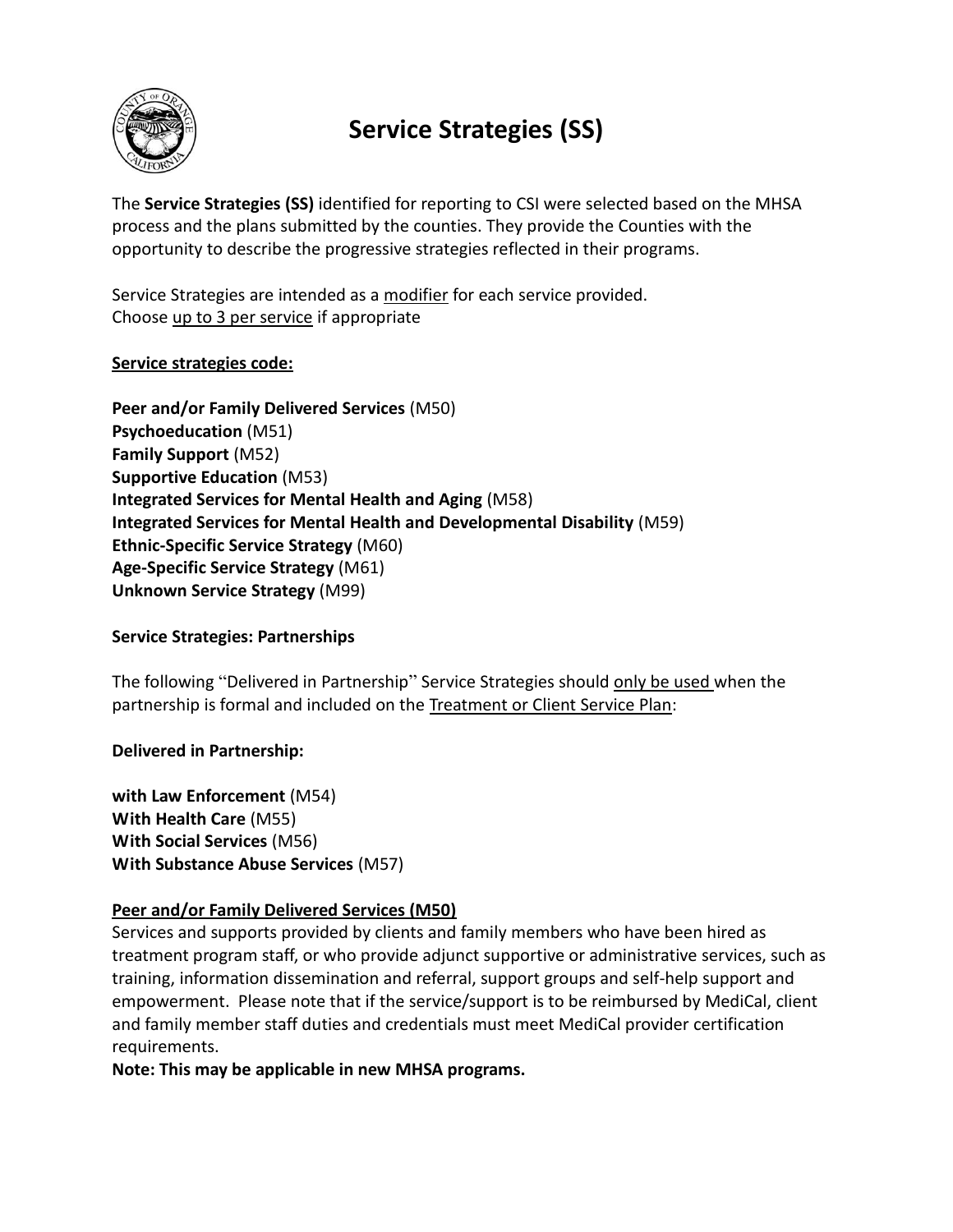# **Psychoeducation (M51)**

Services that provide education about:

- Mental health diagnosis and assessment
- Medications
- Services and support planning
- Treatment modalities
- -. Other information related to mental health services and needs

**Example: Care Coordinator/Clinician works with the client to understand how and when to take his medication as prescribed by the psychiatrist**

# **Family Support (M52)**

Services provided to a client's family member(s) in order to help support the client. **Example: Care Coordinator/Clinician works with the client's family to understand how and when to take the client should take his medication as prescribed by the psychiatrist**

#### **Supportive Education (M53)**

Services that support the client toward achieving educational goals with the ultimate aim of productive work and self-support.

**Example: Care Coordinator/Clinician works with the client to learn techniques for managing their symptoms to enable them to attend a class that increases their job skills. This may be a frequently selected modifier for Cal WORKS.**

#### **Integrated Services for MH and Aging (M58)**

Integrated, interdisciplinary and/or coordinated services for mental health and issues related to aging, including co-location and/or collaboration between mental health providers and agencies/providers of services specific to the aging (e.g., health, social, community service providers, etc).

# **Example: Services provided at the AMHS SHOPP location, a program that works in partnership with Public Health**

# **Integrated Services for MH & Developmental Disability (M59)**

Integrated, interdisciplinary and/or coordinated mental health services and services for developmental disabilities, including co-location and/or collaboration between mental health providers and agencies/providers of services specific to developmental disabilities.

**Example: A client is diagnosed with Autism and a Mental Illness. The Care Coordinator / Clinician works with Regional Center on an ongoing basis to ensure the client has access to services to meet all of the client's needs.**

# **Ethnic-specific Service Strategy (M60)**

Culturally appropriate services that reach and are tailored to persons of diverse cultures in order to eliminate disparities. Includes ethnic-specific strategies and community cultural practices such as traditional practitioners, natural healing practices, and ceremonies recognized by communities in place of, or in addition to, mainstream services.

**Example: Services provided in the client's primary language when it is not English**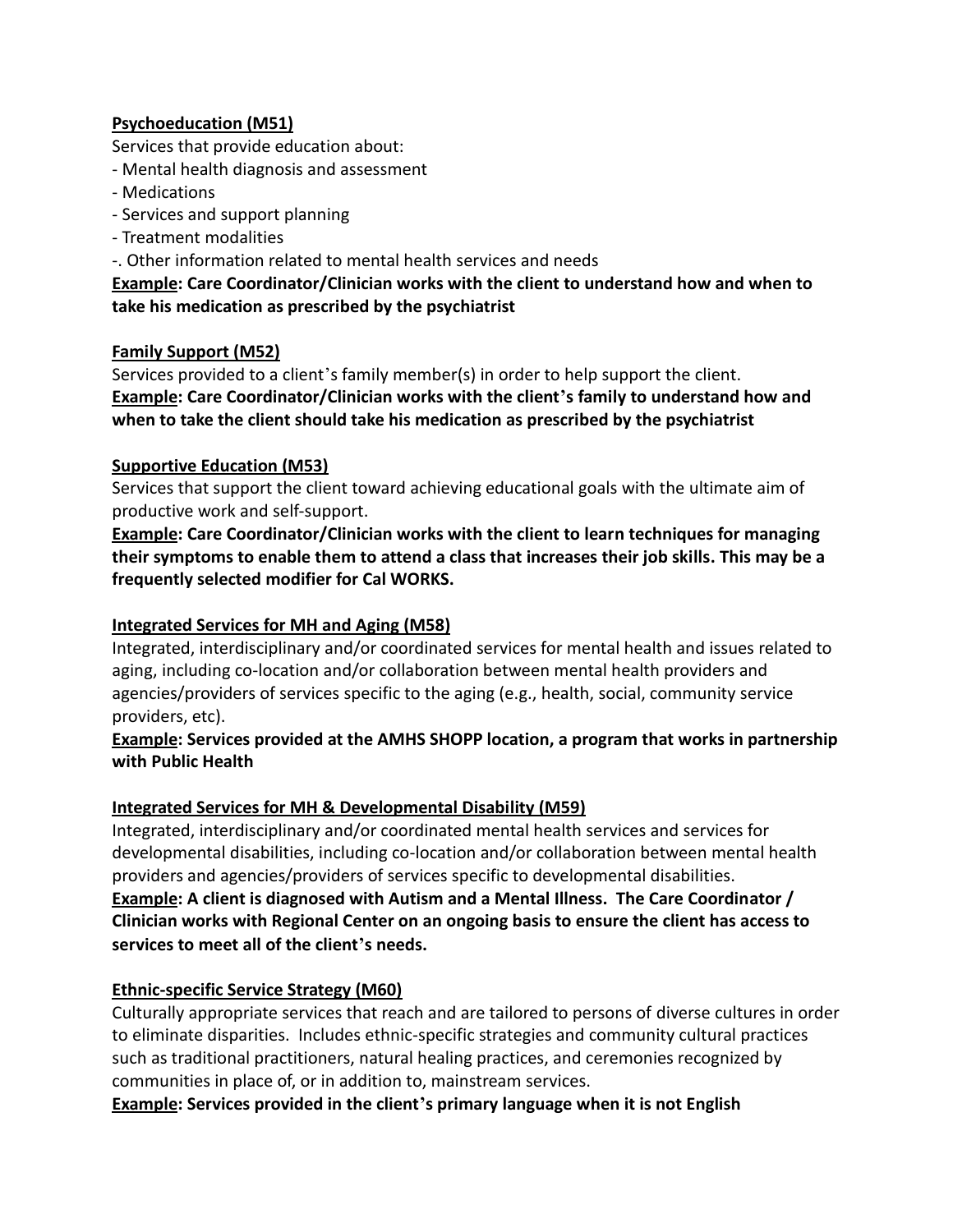#### **Asian Pacific Units would be a good example.**

#### **Age-specific Service Strategy (M61)**

Age-appropriate services that reach and are tailored to specific age groups in order to eliminate disparities. Age-specific strategies should promote a wellness philosophy including the concepts of both recovery and resiliency.

**Example: All services provided by CYS;**

# *Some* **services provided by AMHS OAS**

#### **Delivered in Partnership with Law Enforcement (M54) (includes courts, probation etc.)**

The **Service Strategies (SS)** identified for reporting to CSI were selected based on the MHSA process and the plans submitted by the counties. They provide the Counties with the opportunity to describe the progressive strategies reflected in their programs. Service Strategies are intended as a modifier for each service provided. Choose up to 3 per service if appropriate

**Peer and/or Family Delivered Services** (M50) **Psychoeducation** (M51) **Family Support** (M52) **Supportive Education** (M53) **Integrated Services for Mental Health and Aging** (M58) **Integrated Services for Mental Health and Developmental Disability** (M59) **Ethnic-Specific Service Strategy** (M60) **Age-Specific Service Strategy** (M61) **Unknown Service Strategy** (M99)

The following "Delivered in Partnership"Service Strategies" should only be used when the partnership is formal and included on the Treatment or Client Service Plan:

**Delivered in Partnership: With Law Enforcement** (M54) **With Health Care** (M55) **With Social Services** (M56) **With Substance Abuse Services** (M57)

#### **Peer and/or Family Delivered Services (M50)**

Services and supports provided by clients and family members who have been hired as treatment program staff, or who provide adjunct supportive or administrative services, such as training, information dissemination and referral, support groups and self-help support and empowerment. Please note that if the service/support is to be reimbursed by MediCal, client and family member staff duties and credentials must meet MediCal provider certification requirements.

**No known examples currently in BHS. This may be applicable in new MHSA programs.**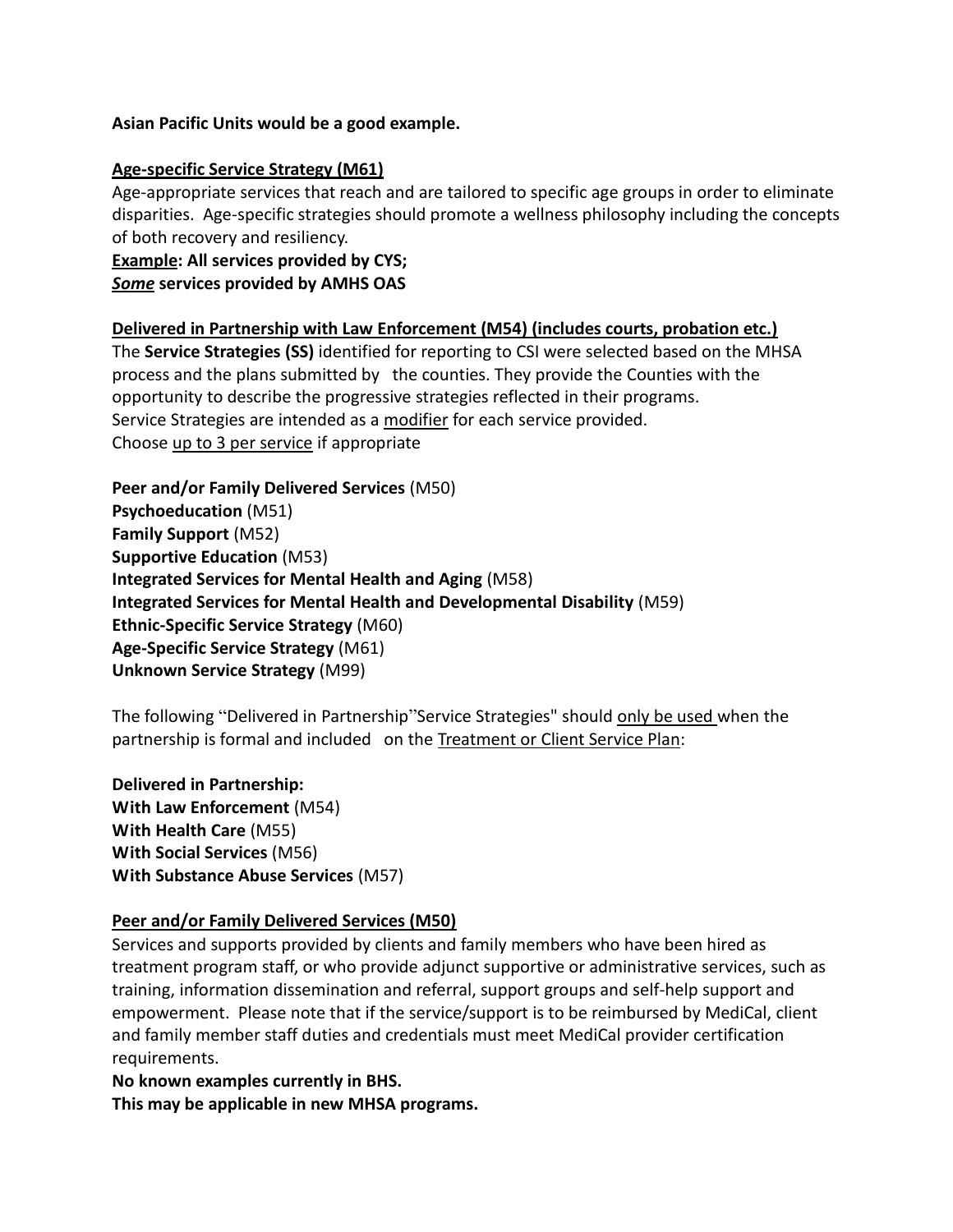# **Psychoeducation (M51)**

Services that provide education about: Mental health diagnosis and assessment **Medications** Services and support planning Treatment modalities Other information related to mental health services and needs **Example: Care Coordinator/Clinician works with the client to understand how and when to take his medication as prescribed by the psychiatrist**

# **Family Support (M52)**

Services provided to a client's family member(s) in order to help support the client. **Example: Care Coordinator/Clinician works with the client's family to understand how and when to take the client should take his medication as prescribed by the psychiatrist**

#### **Supportive Education (M53)**

Services that support the client toward achieving educational goals with the ultimate aim of productive work and self-support.

**Example: Care Coordinator/Clinician works with the client to learn techniques for managing their symptoms to enable them to attend a class that increases their job skills**

**This may be a frequently selected modifier for CalWORKS.**

# **Integrated Services for MH and Aging (M58)**

Integrated, interdisciplinary and/or coordinated services for mental health and issues related to aging, including co-location and/or collaboration between mental health providers and agencies/providers of services specific to the aging (e.g., health, social, community service providers, etc).

# **Example: Services provided at the AMHS SHOPP location, a program that works in partnership with Public Health**

# **Integrated Services for MH & Developmental Disability (M59)**

Integrated, interdisciplinary and/or coordinated mental health services and services for developmental disabilities, including co-location and/or collaboration between mental health providers and agencies/providers of services specific to developmental disabilities. **Example: A client is diagnosed with Autism and a Mental Illness. The Care Coordinator / Clinician works with Regional Center on an ongoing basis to ensure the client has access to services to meet all of the client's needs.**

# **Ethnic-specific Service Strategy (M60)**

Culturally appropriate services that reach and are tailored to persons of diverse cultures in order to eliminate disparities. This includes ethnic-specific strategies and community cultural practices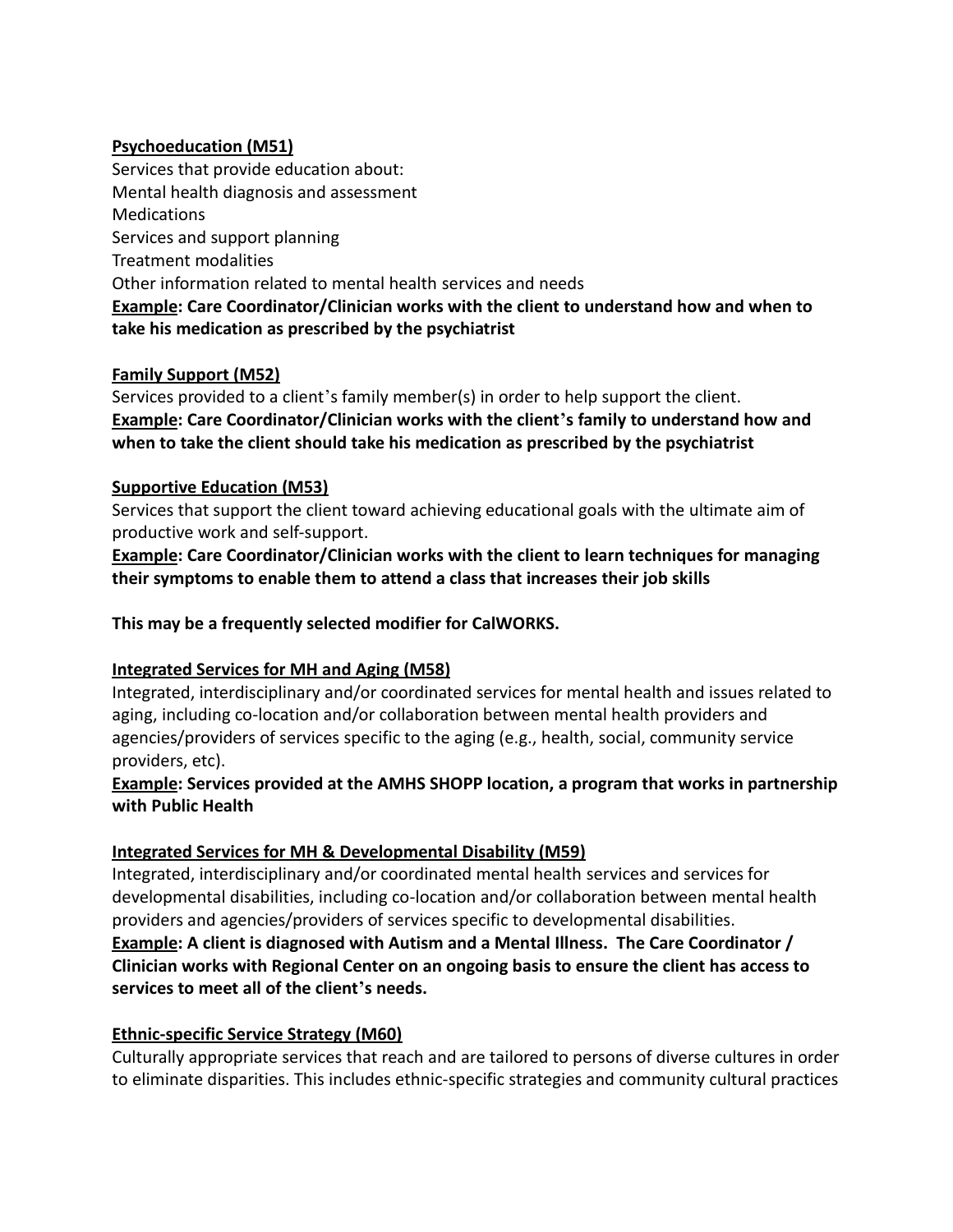such as traditional practitioners, natural healing practices, and ceremonies recognized by communities in place of, or in addition to, mainstream services.

**Example: Services provided in the client's primary language when it is not English Asian Pacific Units would be a good example.**

#### **Age-specific Service Strategy (M61)**

Age-appropriate services that reach and are tailored to specific age groups in order to eliminate disparities. Age-specific strategies should promote a wellness philosophy including the concepts of both recovery and resiliency.

# **Example: All services provided by CYS;** *Some* **services provided by AMHS OAS**

# **Delivered in Partnership with Law Enforcement (M54) (includes courts, probation etc.)**

Services that are integrated, interdisciplinary and/or coordinated with law enforcement, probation or courts (e.g., mental health courts, jail diversion programs, etc.) for the purpose of providing alternatives to incarceration or detention for those with mental illness or emotional disturbance and criminal justice system involvement.

# **Example: The client has a goal on his Treatment Plan to meet the requirements of his probation and Care Coordinator/ Clinician is meeting with the client to help him gain skills to communicate more effectively with the Probation Officer.**

#### **Delivered in Partnership with Health Care (M55)**

Integrated, interdisciplinary and/or coordinated physical and mental health services, including co-location and/or collaboration between mental health and primary care providers, and/or other health care sites.

# **Example: The client has a goal on her Treatment Plan to manage her diabetes more effectively and Care Coordinator/Clinician is meeting with the client to assist her to better manage her depression symptoms that often trigger overeating.**

# **Delivered in Partnership with Social Services (M56)**

Integrated, interdisciplinary and/or coordinated social services and mental health services, including co-location and/or collaboration between mental health and social services providers. **Example: The client has a goal on her Treatment Plan to meet the requirements the CalWORKS program to attend job interviews and the Care Coordinator is meeting with the client to help better manage her symptoms of anxiety when meeting with perspective employers.**

#### **Delivered in Partnership with Substance Abuse Services (M57)**

Integrated, interdisciplinary and/or coordinated substance use services and mental health services, including co-location and/or collaboration between mental health providers and agencies/providers of substance use services.

**Example: A CYS Juvenile Drug Court client is in residential treatment at Phoenix House. Drug abuse services provided by Phoenix House are referenced on the Treatment Plan.**